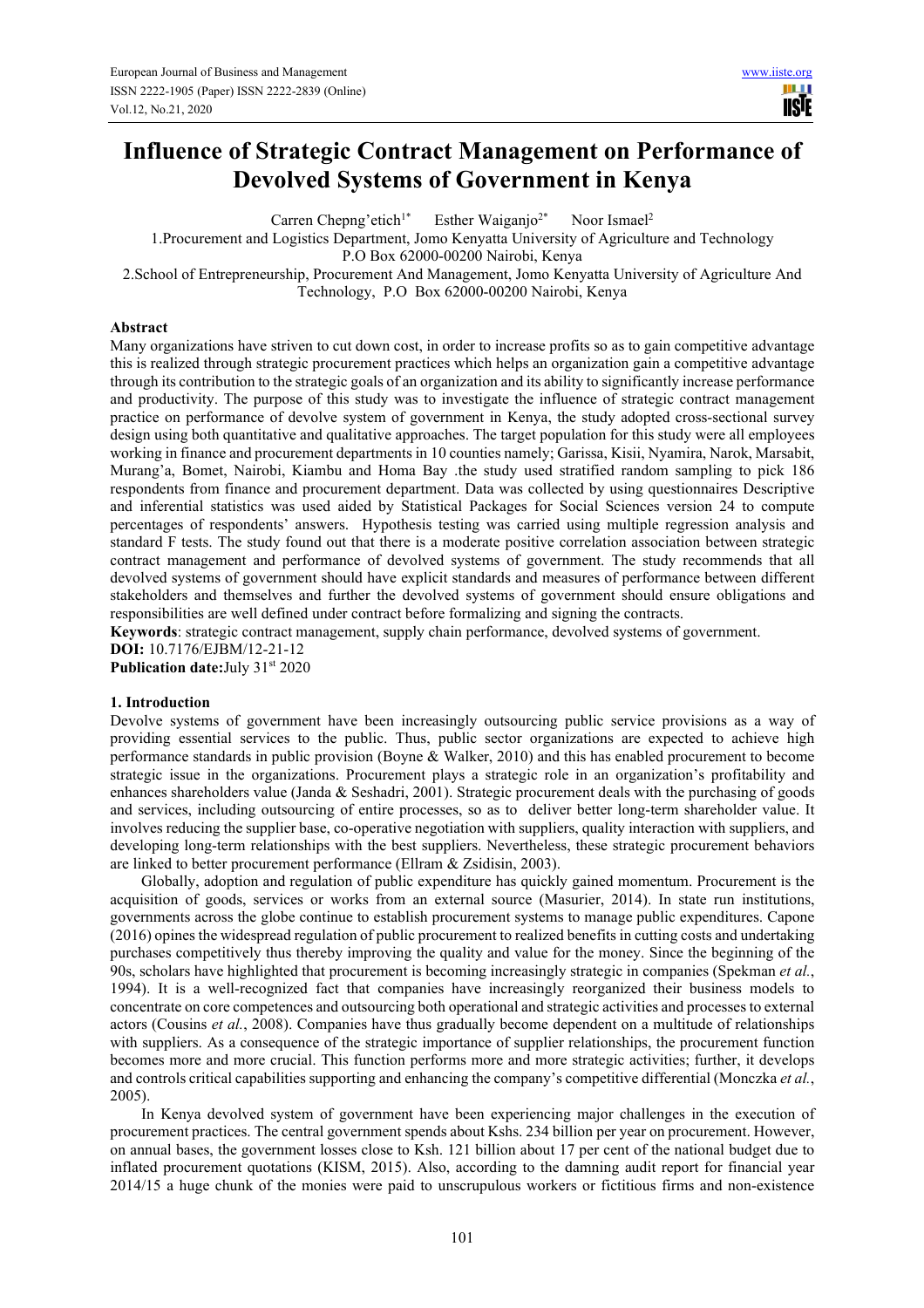suppliers in the county governments. Likewise, Odhiambo and Kamau (2013) established that although developing countries have taken steps to reform their public procurement systems, the process is still shrouded by secrecy, inefficiency, corruption and undercutting which has resulted to a huge amounts of resources into wastage. This is because majority of the devolved systems of governments do not adhere to strategic procurement practices and public procurement act and regulation, an example is the case of Bomet county where the county Government went against the public procurement and asset disposal act of 2015, which states that for a procuring entity to use direct procurement the following conditions must be met; a procuring entity may use direct procurement as allowed as long as the purpose is not to avoid competition; cases of disaster, war, catastrophic events and unforeseeable needs in these cases; needs of standardization and compatibility if these needs are reasonable and economic and finally for the acquiring of goods, works or services provided by a public entity provided that the acquisition price is fair and reasonable and compares well with known prices of goods, works or services in the circumstances(PPADA,2015). Bomet county rather used direct procurement when they were the hiring six ambulances from the Kenya Red Cross Society at a cost of Ksh600, 000 each per month (Business daily, 2017). Equally, an organization that practice strategic procurement would reduce supplier base and develop long term relationships with the best suppliers hence better performance (Boyne & Walker, 2010; Ellram, 2003). It is therefore against this background this study is going to determine the influence of strategic contract management on the performance of devolved systems of government in Kenya.

# **2. Objectives of the study**

The objective of this study was to determine the influence of strategic contract management on performance of devolved system in Kenya.

# **2.1 Hypothesis of the Study**

**H0:** Strategic contract management practice does not have a positive significance influence on performance of devolved systems of government in Kenya.

## **3. Literature review**

## **3.1 Contingency Theory**

This theory postulates that there is no one universally applicable set of management principles by which to manage organizations under all conditions. Organizations are individually different, face different situations (contingency variables), and require different ways of managing. Wren (2005) observes that contingency theory is a class of behavioural theory that claims that there is no best way to organize a corporation, to lead a company, or to make decisions. Instead, the optimal course of action is contingent upon the internal and external situation. Several contingency approaches were developed concurrently in the late 1960s. The authors of these theories argued that Marx Weber's bureaucracy and Fredrick Taylor's scientific management theories had failed as they neglected environmental influences and that there is not one best way to manage an enterprise (Ajzen, 2005). Thus, contingency variables include organization size, technology, environmental uncertainty, individual differences and many others. These variables influence and shape the individual behavior in a certain situation while managing firms.

Contingency theory is about the need to achieve fit between what the enterprise is and wants to become (its strategy, culture, goals, technology, staff and external environment) and what it does; how it is structured and the processes, procedures and practices it puts into effect (Purcell, Kinnie, Hutchinson, Rayton & Swart, 2007). Thus, organizations are required to formulate different strategies in order to achieve their objectives. This is because a single strategy may not be appropriate due to the environmental influences. Rue and Byars (2004) argue that the contingency theory is an extension of humanistic theories where classical theories assumed universal view in managing enterprises; that is, whatever worked for one enterprise could work for another. The contingency theory states that there is no universal principle to be found in the management of enterprises but one learns about management by experiencing a large number of case problem situations and determines what will work for every situation (Wren, 2005). This is true because different counties have different unique challenge from one another. This theory is important to the counties of government in Kenya because it requires mangers to adopt different managerial skills in order to manage contracts with suppliers and other stakeholders. supply chain managers in the county government should implement predefined contingency plans to provide a quick response with appropriate mitigation measures to settle disputes among the parties. Thus contingency theory emphasizes the importance of procurement managers in the devolved government in Kenya to use strategies that are appropriate to the circumstances of the organization, including the culture, operational processes and external environment. Management strategies have to take account of the particular needs of the organization (Schuler & Jackson, 1987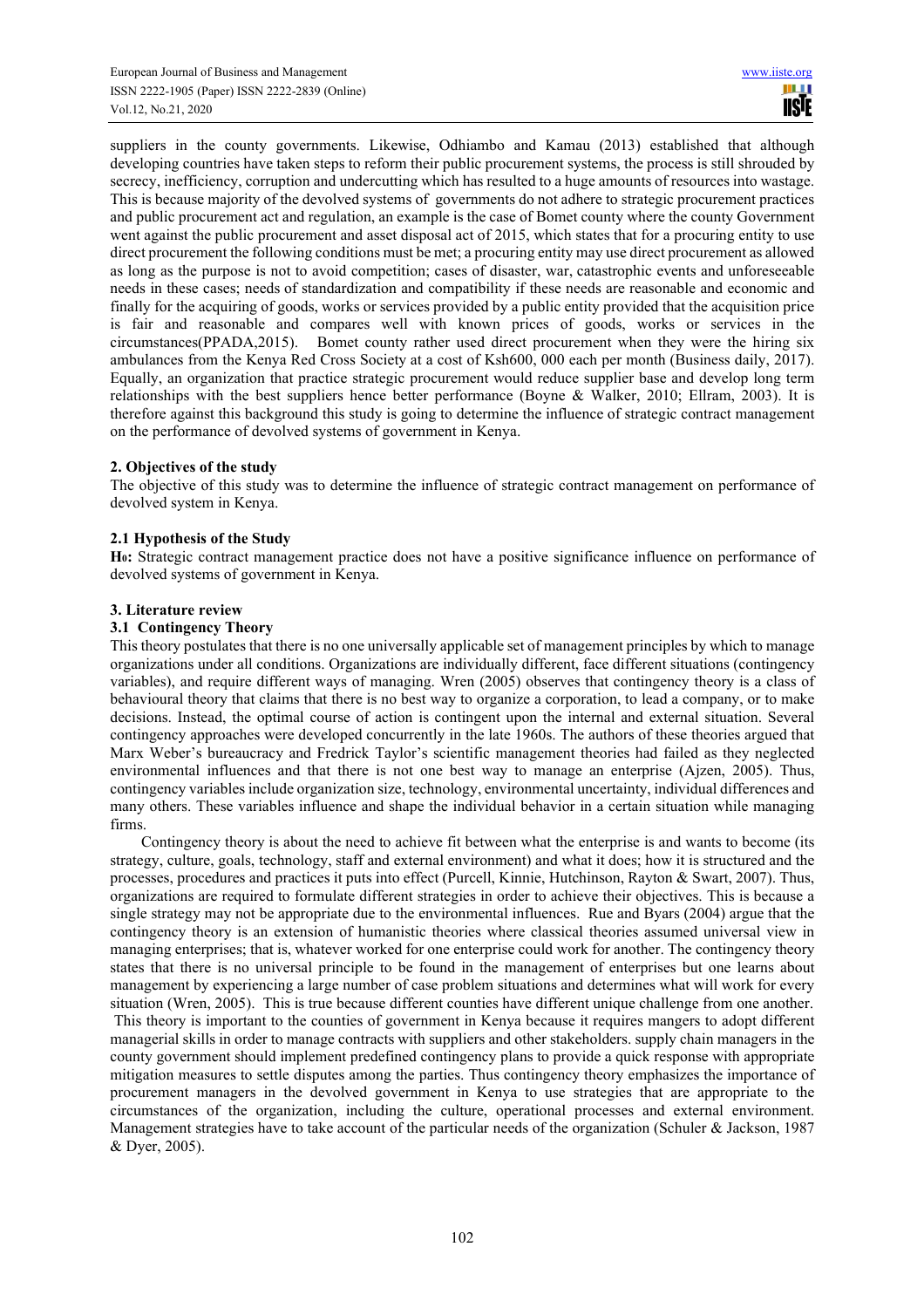## **3.2 Conceptual Framework**



## **3.3 Contract management**

Contract management is the process of managing contracts entered in to with vendors, partners, customers, or employees. Contract management includes negotiating the terms and conditions of contracts and ensuring compliance with the terms and conditions, documenting and agreeing on any changes that may arise during its implementation or execution (Kumar & Markeset, 2007). Hotterbeekx (2013) defined contract management as the process that ensures that all parties to a contract fully meet their obligations, in order to satisfy the operational objectives of the contract and the strategic business goals of the customer. Contract management can also be described as the process that allows both parties to the contract fulfill their obligations in order to meet the objectives required in the contract (Ferreira & Marques, 2012).

According to Chartered Institute of Purchasing and Supplies (CIPS) (2012) key elements of contract management include: contract communication; contract administration; managing performance; relationship management; and contract renewal or termination. Effective contract management function can improve profitability, support compliance and manage risk in the organization (Woolcock, 2011). However, inefficient management of contracts can lead to poor operational control, low customer satisfaction, high risks and unwanted costs (Nguyen *et al.*, 2013). For example, the study conducted by Woolcock (2011), revealed that there is a significant loss of money due to ineffective management of project contracts. Effective management and monitoring of contracts helps improve the quality of goods and services and reduces procurement cost thus achieving three broad goals of quality products and services, timely delivery of products and services, and cost effectiveness (Rotich, 2014). Chepngetich, Waiganjo and Karani (2016) assert that contract management leads to completion of projects within set budget and period.

Therefore, the aims of contract management in procurement are to ensure: services are delivered continuously and to a high standard, in accordance with the contract, and payments or penalties are made accordingly; contractual responsibilities and risk allocations are maintained in practice, and the parties responsibilities and risks managed efficiently; changes in the external environment such as both risks and opportunities are spotted and acted on effectively; the agreed allocation of risk is maintained and that best value is achieved; monitoring of the service provider's performance against the output specification is undertaken to ensure that the financial implications of any failure to perform have been taken into consideration and appropriate action taken; payment for the service is conditional upon the quality of performance of the service provider; services are delivered in accordance with the contract; continuous improvement in contract performance and service delivery is maintained (EPEC, 2014).

 Likewise, contract management is to obtain the services under the contract and thereby maximize value for money (contract management guide, 2003). A study conducted by Chepng'etich, Waiganjo, and Karani, (2016), found out that effective contract management practice in Kenya Power and Lighting Corporation has led to completion of projects within set budget and period, has enabled the organization achieve competitive advantage and has led to reduction on supply chain costs. Thus, County governments should with weak contract management practice encourage corruption and lack of transparency which compromise the ideal of service quality and led to poor execution of contracts which in turn violates the principle of value for money (Burke, 2012).

#### **3.4 Performance of devolved systems of government**

The main objective of the organizations is to make profits, for this to be achieved it must be doing well on different functions of the organization, including procurement function. Procurement can play this important role by employing strategic procurement practices. Likewise, the main objective of devolution as provided is to promote social and economic development and the provision of proximate, easily accessible services throughout Kenya and to enhance government responsiveness to the needs of the citizens. The devolved system of government further aims at promoting equitable, efficient and prudent utilization of public resources (ministry of devolution and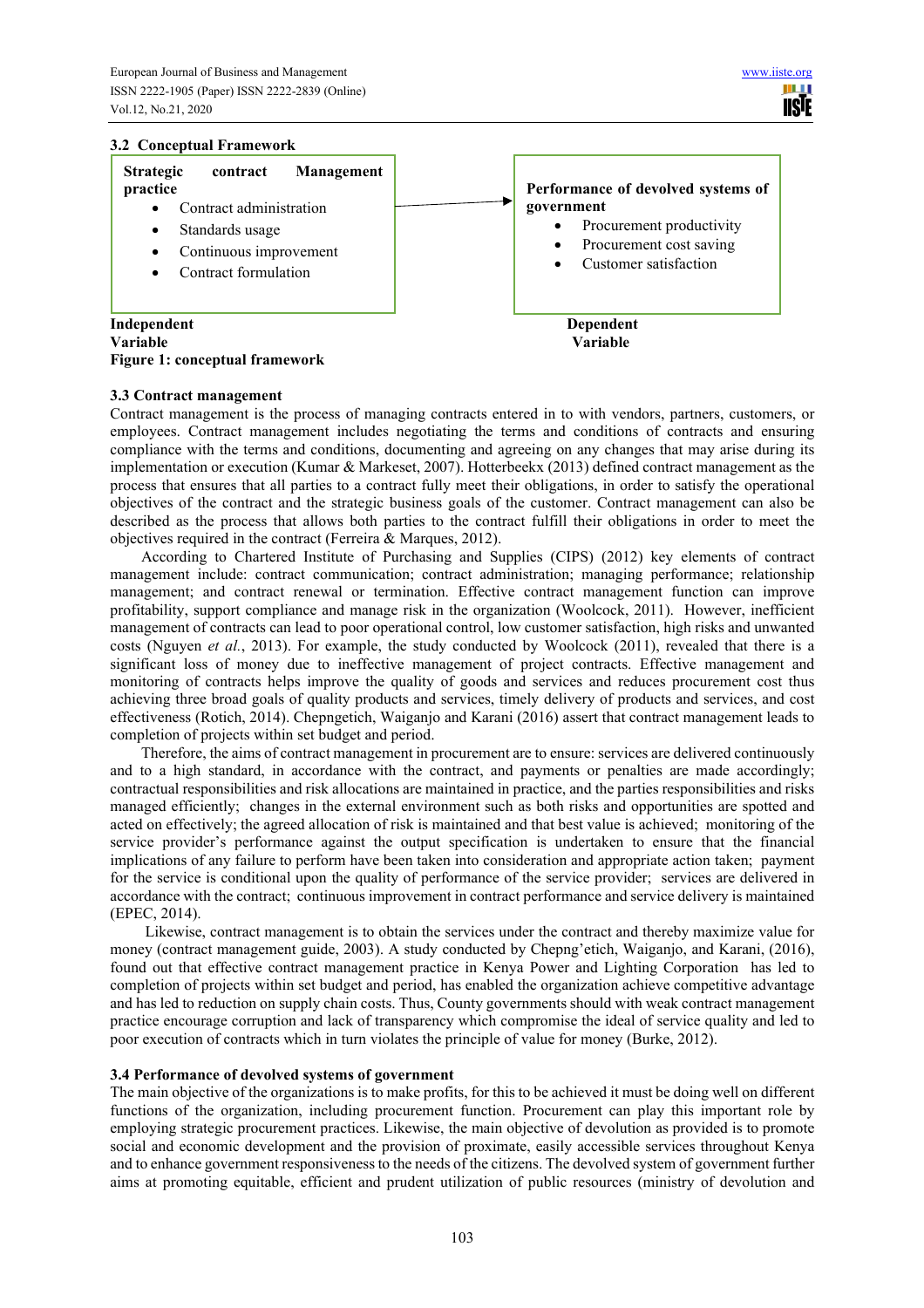## planning ,2016).

Sound public procurement policies and practices are essential elements of good governance (KIPPRA, 2006; World Bank, 2002). An ideal procurement system should always focus on effectiveness, where procuring entities should meet the commercial, regulatory and socio-economic goals of government in a manner that is appropriate to the procurement requirement. Wittig (1999) indicates that any improvements in the public procurement system can have a direct and beneficial effect on the overall economic situation of a country.

A Purchasing Magazine survey of consultants revealed a number of objectives that firms pursue when employing procurement strategy. They included driving the lowest possible purchase price, identifying sources of high-quality products/services, simplifying the purchasing and supply management processes, and reducing transaction costs. In addition, a leading consulting firm reported that companies use strategies to reduce transaction costs, purchase price, purchase order processing cycle times, and to speed up the time-to-market cycles (www.aberdeen.com 2003). Thus, this study will adopt lowest purchase price, high quality products/services, simplified procurement processes, procurement order processing cycle times and reduction transaction costs to measure performance of counties.

## **4. Research methodology**

## **4.1 Research design**

The study adopted cross-sectional survey design using both quantitative and qualitative approaches. The target population The target population for this study were all employees working in finance and procurement departments in 10 counties Garissa, Kisii, Nyamira, Narok, Marsabit, Murang'a, Bomet, Nairobi, Kiambu and Homa Bay. The study used stratified random sampling to pick 186 respondents from finance and procurement department. Data was collected by using questionnaires. Descriptive and inferential statistics was used aided by Statistical Packages for Social Sciences version 24 to compute percentages of respondents' answers. Hypothesis testing was carried using multiple regression analysis and standard F tests.

## **4.2 Data collection instrument**

A standardized questionnaire was developed to capture the various variables under study. The questionnaire was divided into two sections. Part A was the organizational data. Part B asked the respondents to provide information concerning the major areas of this study. The questionnaire contained both closed and open ended questions. The closed ended questions were aimed at giving precise information which minimized information bias and facilitate data analysis, while the open ended questions gave respondents freedom to express themselves.

#### **4.3 Data Collection Procedure**

Questionnaire was self-administered to the respondents and two research assistants were recruited and trained which enabled the researcher get quality results. County employees were first contacted and the intention to drop the questionnaires and the request to explain to the procurement/finance managers. The questionnaires were delivered to the respondents and the researcher waited for them to be filled. At times the filling of the questionnaires was instantaneous, but most of the time the researcher will drop then come back for it after a while. The number of questionnaires that were used to collect data for this study were above 186 to increase high chances of respondents. Data collection was done between Jan- August 2019

# **5. Research Findings and Discussion**

#### **5.1 Descriptive statistics**

The study sought to establish influence of strategic contract management on performance of devolved system of government. Five point Likert scale Statement questions were set for which the responses are presented in the table 2.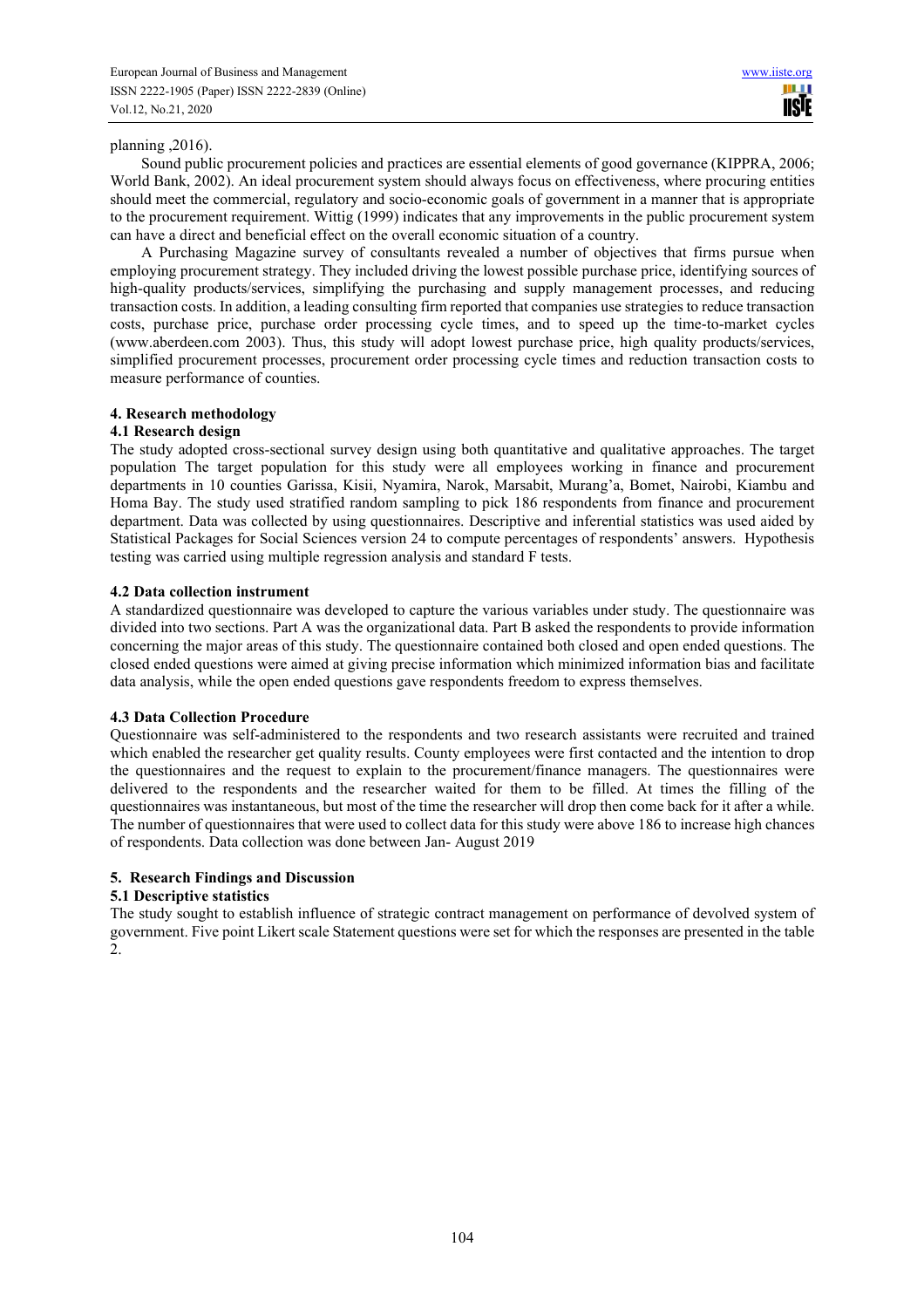### **Table 2 Strategic Contract management practice**

|                                                    | SD     | D             | N    | A      | <b>SA</b> |      | Std.      |
|----------------------------------------------------|--------|---------------|------|--------|-----------|------|-----------|
| <b>Opinion Statements</b>                          | $(\%)$ | (%)           | (%)  | $(\%)$ | $(\%)$    | Mean | Deviation |
| Contract management helps in ensuring materials    | 1.3    | 1.3           | 8.8  | 47.5   | 41.3      | 4.26 | 0.773     |
| and services delivered meet the required standards |        |               |      |        |           |      |           |
| There are explicit standards and measures of       | 1.3    | 3.8           | 16.3 | 51.9   | 26.9      | 3.99 | 0.836     |
| performance between different stakeholders in      |        |               |      |        |           |      |           |
| county government                                  |        |               |      |        |           |      |           |
| Contract administration ensures obligations and    | 1.3    | $0.6^{\circ}$ | 16.3 | 50.0   | 31.9      | 4.11 | 0.782     |
| responsibility defined under contract are met      |        |               |      |        |           |      |           |
| Contract management team<br>emphasis<br>on         | 1.3    | 5.0           | 19.4 | 35.0   | 39.4      | 4.06 | 0.950     |
| continuous improvement and achievement of          |        |               |      |        |           |      |           |
| results                                            |        |               |      |        |           |      |           |
| Actors along the chain have efficient and secure   | 1.3    | 2.5           | 17.5 | 44.4   | 34.4      | 4.08 | 0.854     |
| sources for collecting and analysing customer      |        |               |      |        |           |      |           |
| information                                        |        |               |      |        |           |      |           |
| Actors have good contract management skills to     | 1.3    | 4.4           | 18.1 | 40.6   | 35.6      | 4.05 | 0.910     |
| win and retain customers and sell or purchase      |        |               |      |        |           |      |           |
| items at favourable prices                         |        |               |      |        |           |      |           |
| composite score                                    |        |               |      |        |           | 4.09 | 0.851     |

From the study findings, it was revealed that majority of respondents strongly acknowledged that their devolved systems of government they participate in strategic contract management to help them in ensuring materials and services delivered meet the required standards and they have put explicit standards and measures of performance between different stakeholders in county government with a mean of 4.26. Secondly majority of respondents agreed that contract administration in their devolved systems of governments ensures obligations and responsibility defined under contract are met at a mean of 4.11. This findings concur with Rotich (2014) who noted that effective management and monitoring of contracts helps improve the quality of goods and services and reduces procurement cost thus achieving three broad goals of quality products and services, timely delivery of products and services, and cost effectiveness. further the actors along the chains have efficient and secure sources for collecting and analysing customer information as agreed by a mean of 4.08.

#### **5.2 Correlation analysis**

To determine the strength and direction of the linear relationship between strategic contract management and performance of devolved systems of government, Pearson Product Moment Correlation was used and the results obtained are summarized in the below**.** 

# **TABLE 3: Correlation Matrix**

Strategic Contract management practice

|                                       |                 | <b>Correlations</b> |                               |
|---------------------------------------|-----------------|---------------------|-------------------------------|
|                                       |                 | performance of      | Strategic Contract management |
|                                       |                 | Counties            | practice                      |
| performance of Counties               | Pearson         |                     | $.560**$                      |
|                                       | Correlation     |                     |                               |
|                                       | Sig. (2-tailed) |                     | .000                          |
|                                       | N               | 160                 | 160                           |
| Strategic Contract management Pearson |                 | $.560**$            |                               |
| practice                              | Correlation     |                     |                               |
|                                       | Sig. (2-tailed) | .000                |                               |
|                                       |                 | 160                 | 160                           |

\*\*. Correlation is significant at the 0.01 level (2-tailed).

The correlation analysis results in table 2 above revealed that there was a moderate positive correlation association between strategic contract management and performance of devolved systems of government as supported by (r=0.560, p=0.000). This results concurred with Chepng'etich, Waiganjo, and Karani, (2016) who found out that effective contract management practice in Kenya Power and Lighting Corporation has led to completion of projects within set budget and period, has enabled the organization achieve competitive advantage and has led to reduction on supply chain costs.

#### **5.3 Test of Hypothesis**

The researcher conducted regression analysis so as to establish the influence of strategic contract management on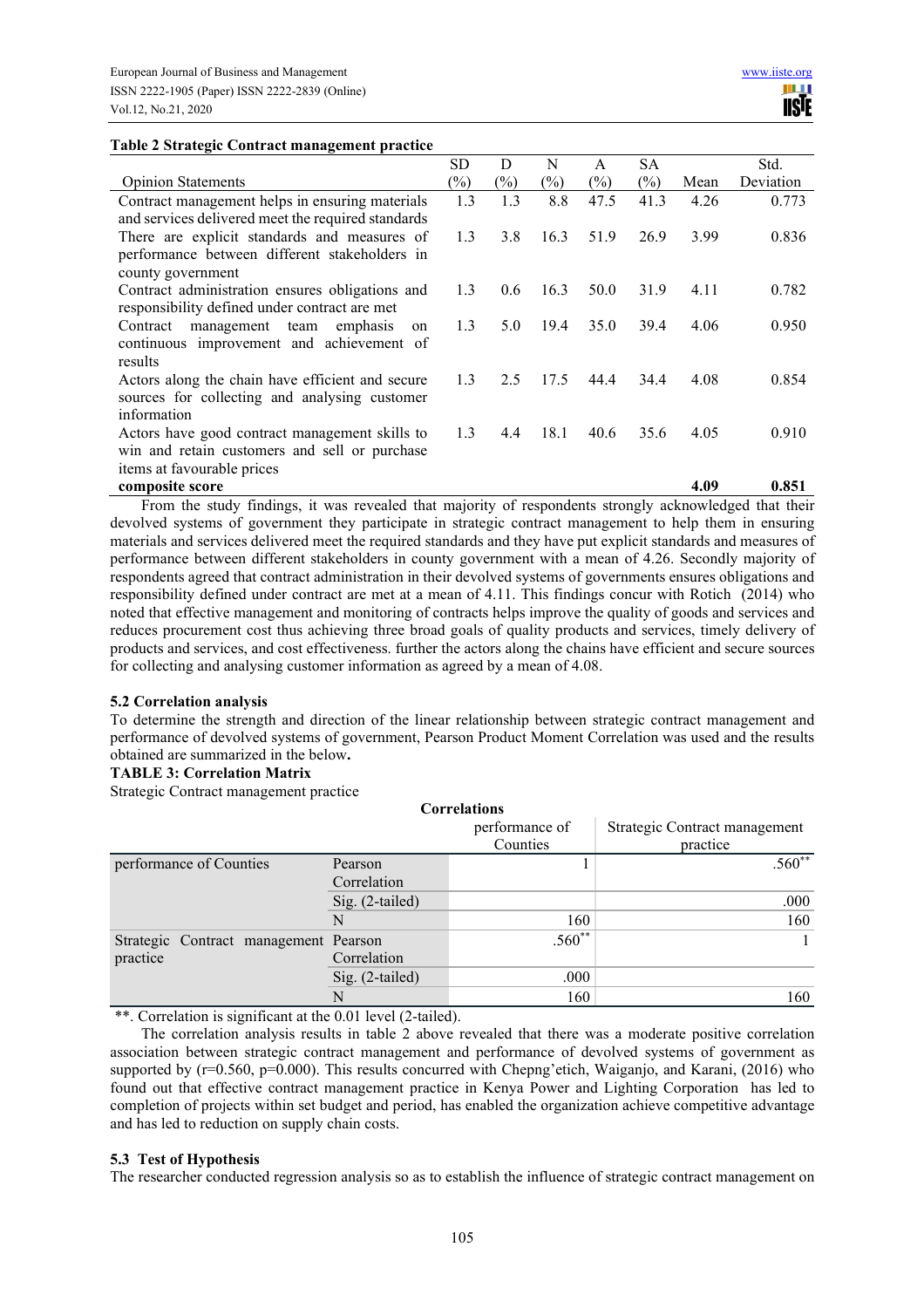performance of devolved systems of government in Kenya. The hypothesis tested was:

H0: Strategic contract management practice does not have a positive significance influence on performance of devolved systems of government in Kenya.

The  $R<sup>2</sup>$  for the regression model between Strategic contract management practice and performance of devolved systems of government in Kenya was 0.314 meaning that Strategic contract management practice explain 31.4 % variation in the performance devolve systems of government in Kenya while the remaining variation is explained by the error term.

| Table 4 Model Summary of strategic contract management practice |  |
|-----------------------------------------------------------------|--|
|                                                                 |  |

| Mode |                | $\sim$<br>$-20$<br> | $\sim$<br>.<br>square<br>Admisted | Std<br>$\overline{\phantom{0}}$<br>Estimate<br>the<br>Error of |
|------|----------------|---------------------|-----------------------------------|----------------------------------------------------------------|
|      | $.560^{\circ}$ | $\Lambda$<br>$-1$   | .510                              | $\sim$ $\sim$<br>-00.                                          |

a. Predictors: (Constant), Strategic Contract management practice

Further test on ANOVA shows that the regression model was a good fit as indicated by a significant Fstatistic  $(F=72.297, p<0.05)$ . as indicated in the table below this implies that This implies that there is a moderate significant positive relationship between strategic contract management practice and performance of devolved systems of government. Therefore, strategic contract management improves performance of devolved systems of government in Kenya and supply chain and finance managers should ensure that they have set explicit standards and measures before awarding the contract to any suppliers. The findings are in agreement with the study of Rotich (2014) who noted that effective management and monitoring of contracts helps improve the quality of goods and services and reduces procurement cost thus achieving three broad goals of quality products and services, timely delivery of products and services, and cost effectiveness

# **Table 5 ANOVA<sup>a</sup> of strategic contract management practice**

| Model |            | .<br>. .<br>Sum of Squares | $\sim$<br>uı | Mean Square | г                    | S12.              |
|-------|------------|----------------------------|--------------|-------------|----------------------|-------------------|
|       | Regression | 21.607                     |              | 21.607      | 72.207<br>$\sqrt{2}$ | .000 <sup>b</sup> |
|       | Residual   | 17<br>TI •∠∠ 1             | 158'         | .299        |                      |                   |
|       | Total      | 68.828                     | 159          |             |                      |                   |

a. Dependent Variable: performance of Counties

b. Predictors: (Constant), Strategic Contract management practice

Further test on standardized regression coefficient for Strategic contract management practice was 0.560. This indicates that a unit increase in the Strategic contract management practice would result in 56.0% increase in the performance devolve systems of government in Kenya. The t-statistic for the regression coefficient for Strategic contract management practice was significant at 5% level of significance (T=8.503, p<0.05) implying rejection of null hypothesis. On the basis of these statistics , the study concludes that there is significant positive relationship between Strategic contract management practice and performance devolved systems of government in Kenya.

#### **Table 6 Coefficients<sup>a</sup> of strategic contract management practice**

|       |                       |          |            |                   | Unstandardized<br>Coefficients | Standardized<br>Coefficients |                             |      |
|-------|-----------------------|----------|------------|-------------------|--------------------------------|------------------------------|-----------------------------|------|
| Model |                       |          | Std. Error | Beta              |                                | Sig.                         |                             |      |
|       | (Constant)            |          |            | .130 <sup>7</sup> | .275                           |                              | .47                         | .638 |
|       | Strategic<br>practice | Contract | management | .531              | .062                           |                              | $.560 \mid 8.503 \mid .000$ |      |

a. Dependent Variable: performance of Counties

#### **6. Conclusions**

From the findings, it could be concluded that strategic contract management practice has a positive influence on performance of devolved systems of government in Kenya. The study showed that there was moderate positive correlation association between strategic contract management and performance of devolved systems of government, hence it could be concluded that if supply chain and finance managers of devolved systems of government engage in strategic contract management, it could significantly enhance the performance of their organization. Although it was observed that management ensure proper management of the contracts, the study recommends that all devolved systems of government should have explicit standards and measures of performance between different stakeholders and themselves and ensure obligations and responsibilities are well defined under contract before formalizing and signing of the contracts and finally contract management teams should be put in place and continuously improved.

#### **REFERENCE**

Aberdeen Group. (2003). Aberdeen Group: The services supply chain automation benchmark report. *Strategies for a buckshot market, Boston*.

Ajzen, I. (2005). *Attitudes, personality, and behavior*. McGraw-Hill Education (UK).